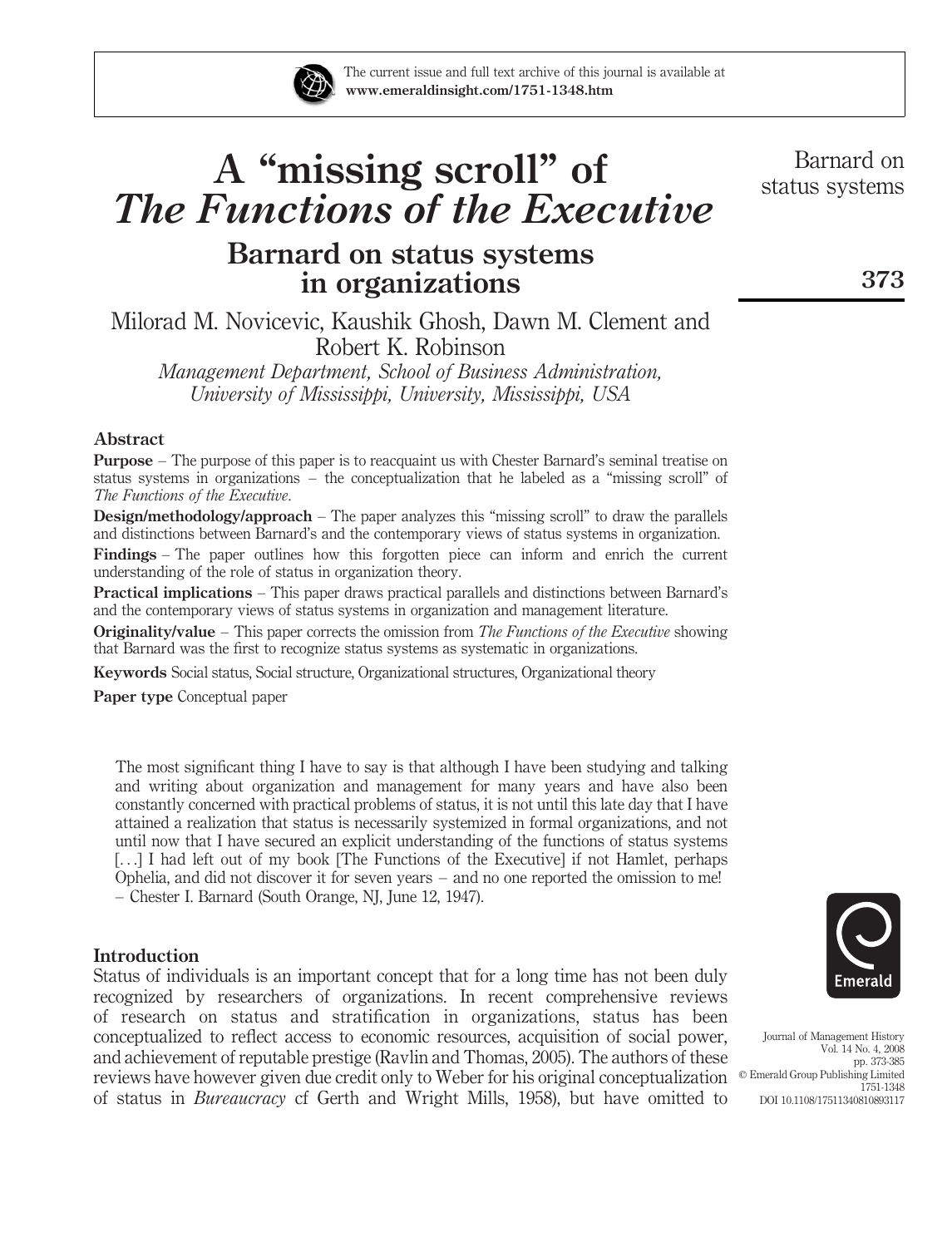recognize specific contributions of Barnard (1938), as the concept of status is not discussed in The Functions of the Executive (Ravlin and Thomas, 2005; Pearce, 2001; Washington and Zajac, 2005). Most possibly, this omission has resulted from our common focus on great works rather than on great authors (Kilduff and Dougherty, 2000). As Barnard's great work *The Functions of the Executive* does not address status in organizations, his later conceptualization of status seems to have been lost and may remain lost in the "fog" of management history ... unless management historians recover it to inform the current research of the topic.

Barnard (1948) wrote his seminal contribution on systems of status in management as an essay entitled "Functions and pathology of status systems in formal organizations." The significance of this historical building block to understanding status systems in formal organizations has been neglected for the past 60 years, although it had been sporadically acknowledged by only a few scholars. Goffman (1951) explained the symbolic importance of class status within organizations. Thompson (1961) sought to bridge the gap between specialization and status in a hierarchy. Kemper (1981) used status framework to distinguish between the positivist and social constructionist approach to the sociology of emotions. Several other scholars (Myers, 1948; Hall, 1951; Talacchi, 1960) refer to Barnard when examining the influence of status at organizational and industry levels.

The purpose of this paper is to inform us on Barnard's seminal conceptualization of status in organization and to examine the parallels and distinctions between Barnard's and the contemporary views of status systems in organization and management literature. Our primary objective is to highlight how Barnard's early conceptualization of status in organizations overlaps with and adds to the current understanding of status in organization theory.

#### Status in organizations: Barnard's conceptualization

Barnard's (1946) essay, "Functions and pathology of status systems in formal organizations", was originally published, as a chapter of Industry and Society, a book edited by Whyte (1946). In this essay, Barnard presents a study of status systems and their functioning in formal organizations. In 1948, this essay was reprinted as a book chapter of Management and Organization, a collection of Barnard's (1948) selected papers. In the Foreword to this book, Barnard refers to this essay on status systems as a "missing scroll," which should be added to the systems of specialization, authority, and organization communication, described in The Functions of the Executive.

Barnard claims that status systems should be examined separately from other organizational systems because social behavior in a society is mapped on a limited scale in organizations (Barnard, 1948, p. 47). Therefore, individuals with high-social status in a formal organization often have a high-social status in the general social system, while those who have low-social status in a formal organization tend to have low status in the general system. To address these and other status-related issues, we follow in this paper the same outline that Barnard followed in his essay on status in organization. First, we define the nature and technical apparatus of status systems in formal organizations; second, we discuss the functions of status systems with respect to individuals; third, we discuss the functions of status in cooperative systems; and finally, we outline the destructive tendencies of systems of status.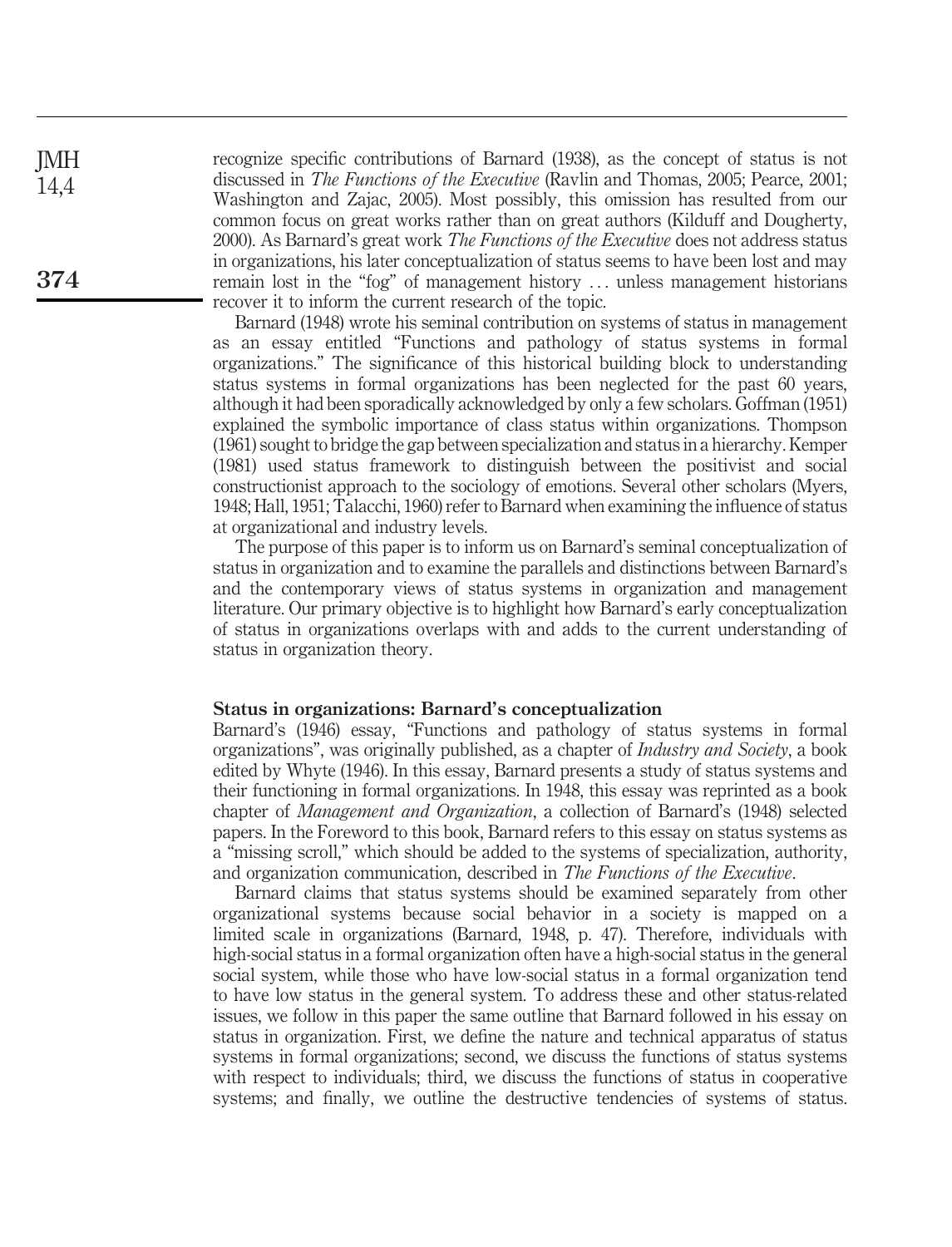The organizing framework for our review of Barnard's conceptualization of status in organizations is shown in Table I.

# The nature and technical apparatus of status systems in formal organizations Barnard defines the status of an individual in an organization as the:

[...] condition of the individual that is defined by a statement of his rights, privileges, immunities, duties, and obligations in the organization and, conversely, by a statement of the restrictions, limitations, and prohibitions governing his behavior, both determining the expectations of others in reference thereto (p. 48).

Systems of status are important to meet informational needs of individuals involved in cooperative systems as they facilitate communication in the organization, as well as effective coordination of work (p. 48).

Barnard posits status in formal organizations has two facets: functional and scalar. Functional status is dependent upon utility of expertise and is not reliant on the position of authority. As ranks are vertically formed, with groups divided by division of labor, specific trades or crafts, and other specializations, the resulting difference between low- and high-skilled labor within the categories reflects the variation of functional status (p. 49). For example, higher status will be attributed to someone holding the position of a machinist, a job category requiring a great deal of skill, than to a machine operator, a position requiring fairly low-level skills to perform the job. Even within a given job category, higher functional status will be attributed to those with experience or demonstrated competence. In contrast to functional status, scalar status is entirely dependent upon chain of command, authority, and jurisdiction. It is formed by horizontal levels and integrated into vertical groups (p. 49). The means by which scalar status is maintained include: ceremonial inductions, insignias, titles, perquisites, limitations, and restrictions of behavior (p. 50).

| The nature and technical apparatus of status<br>systems in formal organizations<br>The functions of status systems with respect to<br>individuals | Functional status $-$ dependent on utility<br>Scalar status $-$ dependent on authority<br>Differences in abilities of individuals<br>Differences in doing various kinds of work<br>Differences in the importance of various kinds of<br>work<br>Desire for formal status as a social or organizational<br>tool |
|---------------------------------------------------------------------------------------------------------------------------------------------------|----------------------------------------------------------------------------------------------------------------------------------------------------------------------------------------------------------------------------------------------------------------------------------------------------------------|
| The functions of status in cooperative system                                                                                                     | Need for protection of the integrity of the person<br>Authentic, authoritative, and intelligible<br>communication<br>Part of the system of incentives<br>Means of developing a sense of responsibility                                                                                                         |
| The destructive tendencies of status systems                                                                                                      | Distorts evaluation of individuals<br>Restricts the "circulation of the elite"<br>Distorts the system of distributive justice<br>Exaggerates administration to the detriment of<br>leadership<br>Exalts the symbolic function beyond sustainment<br>Limits the adaptability of an organization                 |

Barnard on status systems

Table I. Barnard's conceptualization of status systems in organizations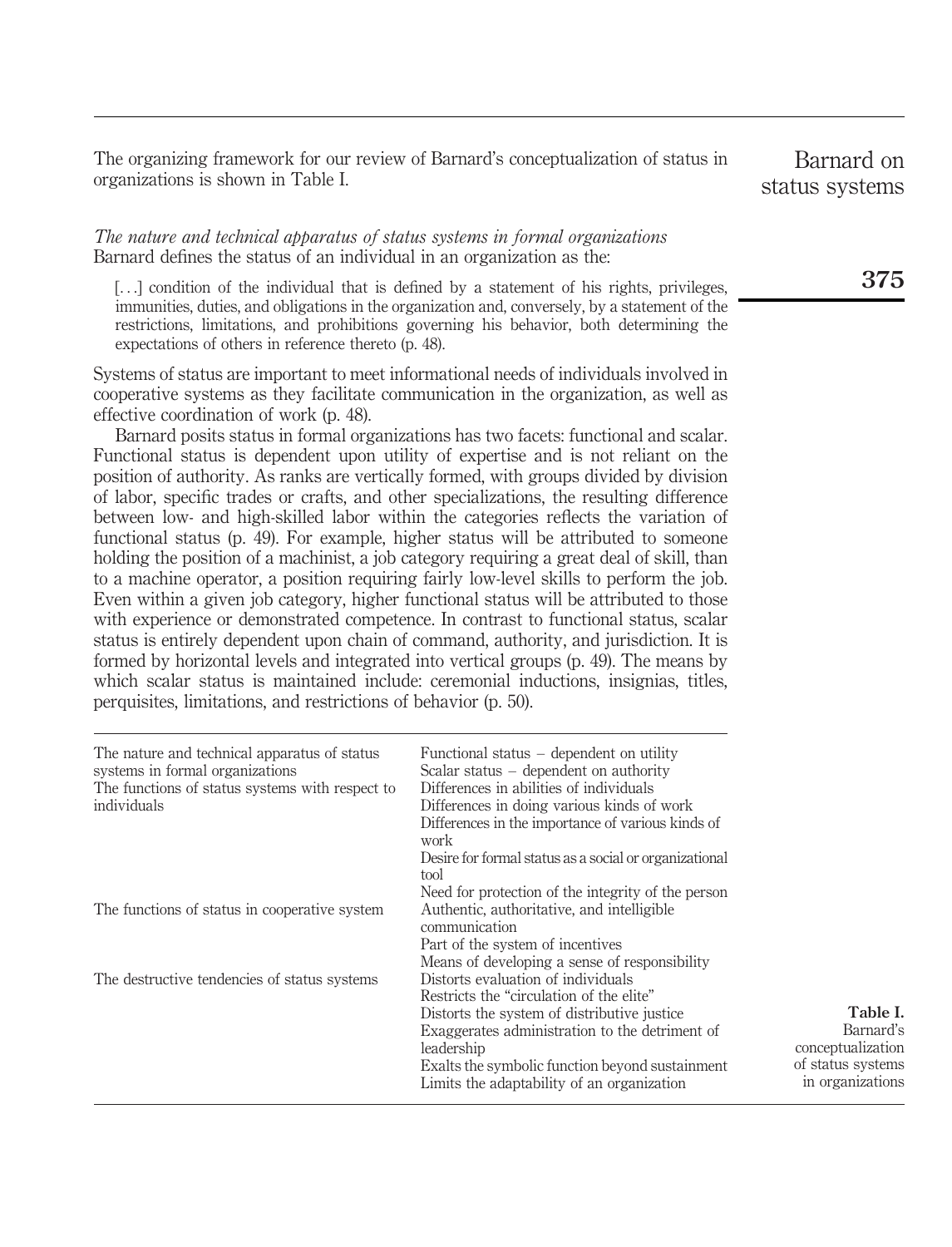The functions of status systems with respect to individuals

Barnard argues that one of the first steps in the creation of an organization is to establish a status system with five foci that reflect "the differential needs, interests, and capacities of individuals" (p. 53). The first focus, which is a sign of the differences in the abilities of individuals, refers to the differences in the physical, mental, social capacities, interests, and experience level of individuals. Barnard posits that the differences in the capacity of individuals lead to differences in both their informal status and their formal status (p. 56). The second focus centers on the differences in the complexities of performing various kinds of work, which reflect the differences in the difficulty of related tasks of the job to be performed within the work process. Generally, tasks are considered more complex or more difficult when appraisal and experience indicate objectively that few people are able to perform the task well (p. 56).

Barnard expounded on the idea of the significance of being able to perform complex tasks by introducing the third focus: the need for the complex tasks in the work process to be recognized as important. The importance of the complex components of work establishes the systematic feature to systems of status. Barnard claims, "Status becomes systematic because activities regarded as important are systematized and organized" (p. 56). The emphasis on importance of specific activities explains importance of managerial/executive status and its role in organizations. In this regard, the fourth focus refers to status as a social and/or organizational tool. Barnard suggests that insignia and titles are symbolic credentials that confer the legitimacy of authority (p. 56).

The fifth focus is on the need to protect personal integrity of individuals, particularly those in the positions of authority in the organization. Their personal integrity is protected through four mechanisms:

- (1) status system signals personal history of success;
- (2) status system signals the authority of those from whom commands are to be received;
- (3) status system symbolizes sustained preservation of organizational values by those leading the organization; and
- (4) status system affords protection against excessive claims against the individuals in the position of authority (p. 59).

#### The functions of status in cooperative systems

Taking the executive perspective, Barnard claims that the significance of status in cooperative systems engenders the need for executives to develop a practical understanding how to maintain and improve status systems. First, executives should be aware that the status systems that they observe are not framed in terms of individual needs but rather in terms of "specific organizational practices and forces" (p. 63). Second, effective cooperation requires status systems that are authentic (the system of organizational communication should really come from whom it alleges to come from), authoritative (so that it could be relied upon as a basis for collective action), and intelligible (tailored to the capacities of the sender and receiver). Finally, status systems with these characteristics should become an important part of the system of incentives, as well as an essential means of developing a sense of responsibility and imposing and fixing responsibility (p. 64).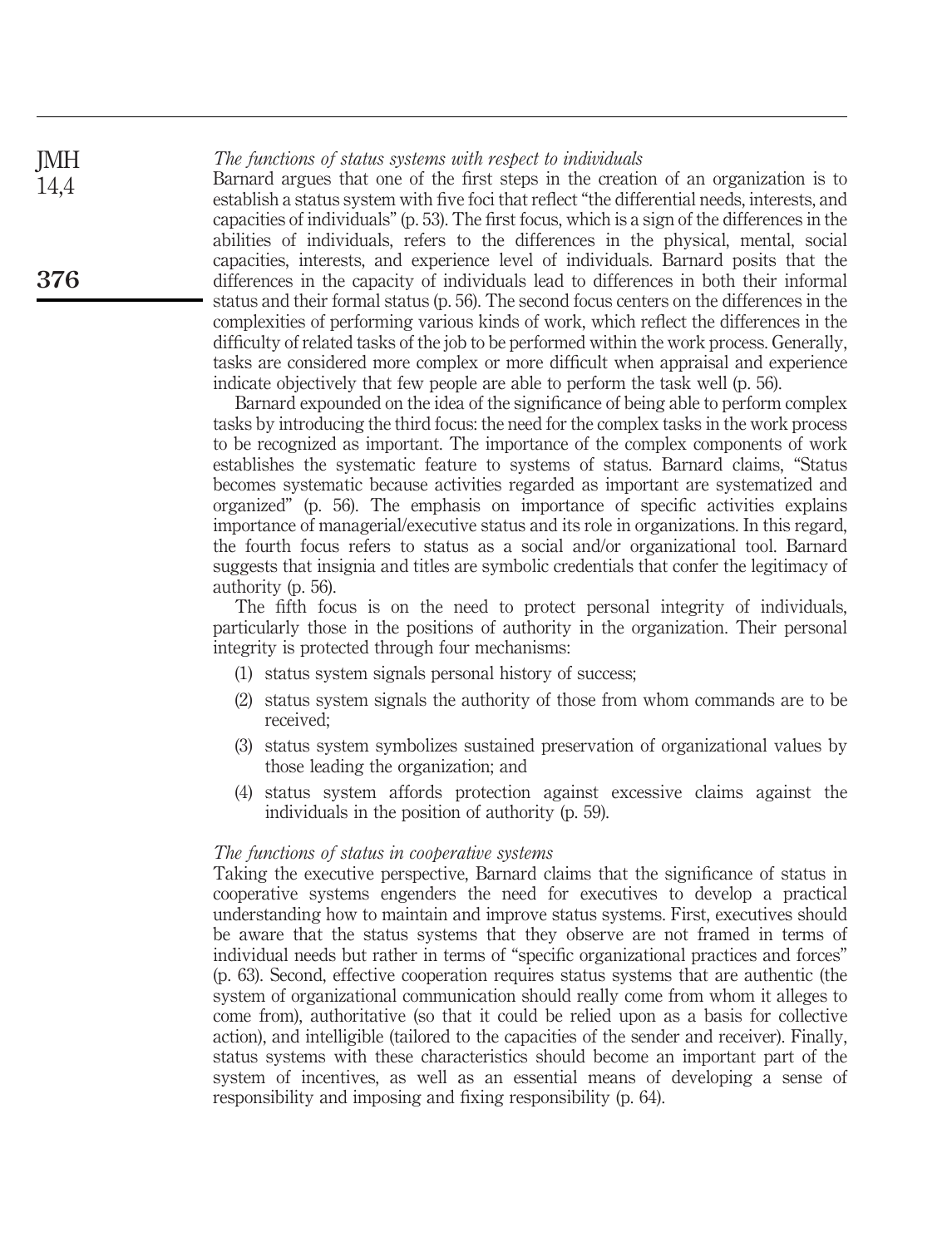As authoritativeness is a necessary but insufficient part of effective communication in cooperative systems, executive should therefore understand how status systems channel authentic communication and how status systems can be used as an incentive system. Status allocation can be used to signal "prestige for its own sake" or to reinforce of a subordinate's ego, where "prestige becomes a valuable means to other ends" (p. 68). Executives should be however particularly concerned with the cases involving the loss of status. The loss of status is generally considered to be far more devastating than the failure to improve status because the function that status plays in creating and maintaining dependable behavior is important in cooperative systems (p. 69).

#### The destructive tendencies of status systems

While executives should be concerned with the organizing functions of status in cooperative systems, they should also know that status systems may have some disorganizing effects. Barnard argues these disruptive tendencies occur because the status system tends over time to engender a distorted evaluation of individuals. In particular, status systems tend over time to restrict unduly the "circulation of the elite" (i.e. implementation of succession plans) and thus distort distributive justice. Such an unjust status system not only exaggerates administration to the detriment of leadership and morale but also exalts the symbolic function beyond the appropriate level (i.e. thus enhancing the rigidity rather than the desired adaptability of an organization) (p. 71).

Status systems can also become dysfunctional when their dimensions (the abilities of individuals, the difficulties in doing various kinds of work, the importance of various kinds of work, and the needs of the system of communication) become ambiguous and constrain the cooperative system. For example, individual ability may be determined and accepted socially, but not objectively. Also, difficulties associated with performing various kinds of work may burden the utilization of the social system when they require excessive adaptation to behavior. As a result, the importance of work, when determined and valuated socially, will not likely match the formal system of communication and coordination (i.e. the system which is primarily structured to support cooperation) (p. 74).

An additional challenge is restoring morale in those of inferior status while restraining morale in those of superior status in organizations. To that extent, hiring someone of superior status to replace a person of inferior status may entail functional ineffectiveness, incapacities in communications, and lack of mutual confidence among communicators (p. 76). Such process of readjustment and replacement in the status system may cause interruptions within systems of status.

The interruptions are particularly apparent when inferior candidates are selected over superior contenders in the leadership succession process (i.e. also known as the "circulation of the elite"). The reasons for the interruptions include:

- . difficulties with free circulation of the elite occur because stability is necessary for systems of status in order for improvement of status to serve as an incentive;
- . demotion has stronger effects than lack of promotion; and
- . good communication is based on trusting relationships, which are associated with stable systems of status (p. 78).

Barnard on status systems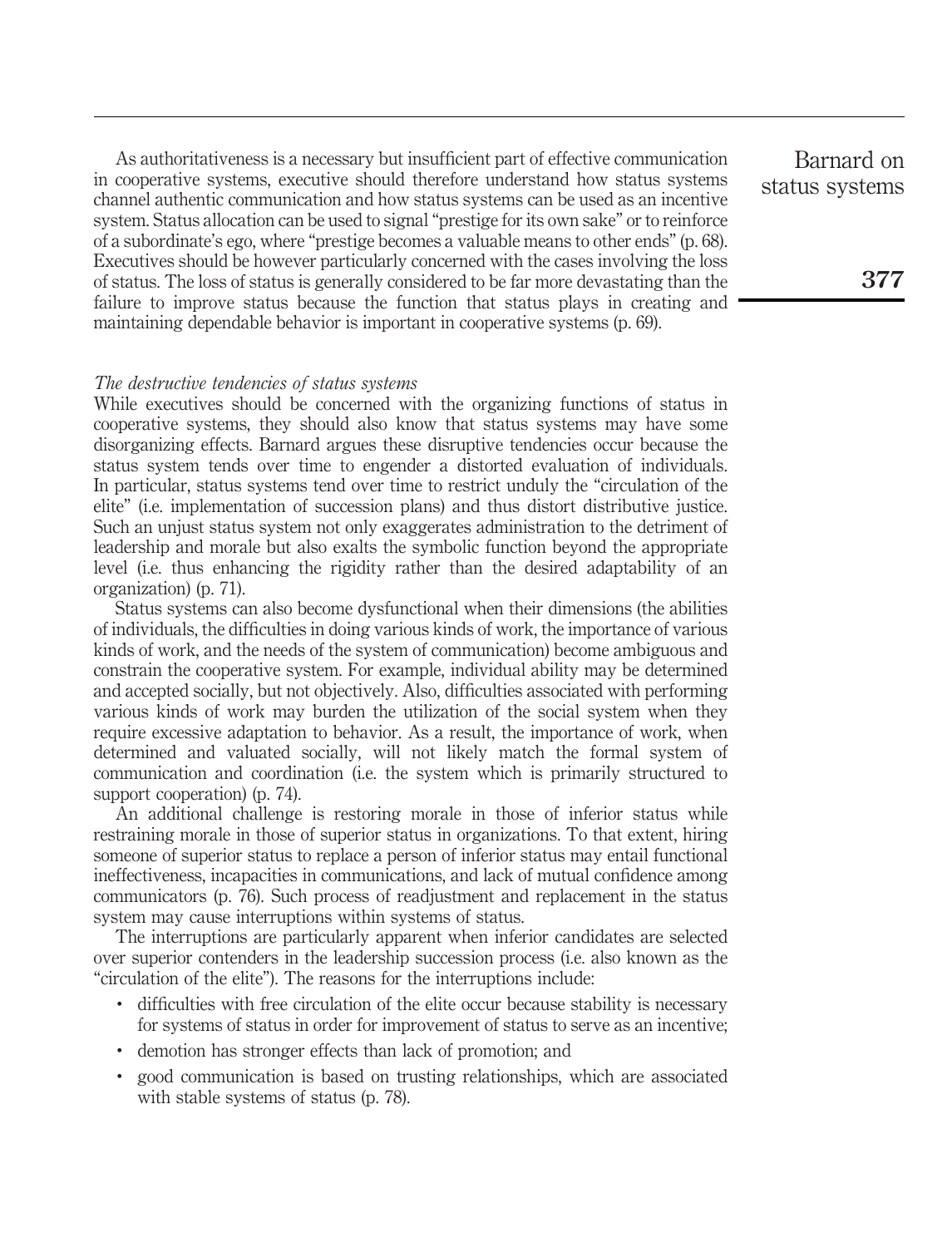In other words, the leadership succession process becomes disrupted when those who are capable of replacing those of higher status, but are not allowed, are unjustly deprived of their "social dividend" (p. 79). Loyalty is thus becomes rewarded in organizational practice to the detriment of leadership development. Although formal procedures and technical practices are necessary, their distorted use of rewarding loyalty over competence can lead to the discouragement of leadership development (p. 80).

Another destructive tendency of status systems becomes salient when the symbolic function of status becomes self-serving. In this instance, the symbolism involved in the office typically exceeds the capacities of individuals who have become symbols of an organization (p. 81). These excessively symbolic status systems negatively affect the organizations by constraining its flexibility.

In summary, consistency of purpose and coordination of cooperation can be accomplished through properly functioning and flexible status systems. However, the maintenance of flexible status systems requires social skill of managers and executives. As status system flexibility can easily turn into system rigidity, this dysfunctional process must be controlled (p. 83). Specifically, Barnard outlined three principal functions that such a control must accomplish: to ensure that there is correspondence between status and ability by free movement, to prevent the systems of status from being ends, and to see the emoluments of office and trade are proportionate to the necessary levels of incentives and morale (p. 83).

# Contemporary view of status in organizations

In the contemporary literature, the construct of status has been recognized to play a significant symbolic role in organizations and/or groups (see Ravlin and Thomas, 2005, for an extensive overview). Table II shows how several authors have described various mechanisms through which status can impact how an individual's position is perceived in a group, community or an organization (Ridgeway, 1991; Lucas, 2003; Thompson and Subich, 2006). For example, Morril *et al.* (1997) found in their study of white collar crimes that status of managers could influence the degree to which a questionable act (performed by high-ranking managers) is viewed as acceptable or unacceptable by others in the organization. Herein, Morril et al. (1997, p. 523) define status as the "vertical aspect of social life... the uneven distribution of material conditions of existence, including life opportunities and authority rankings." Their review of the effects of vertical status (a manager's formal rank in the organization) on the evaluation of the seriousness of managerial actions is summarized with a statement that:

[...] a normatively questionable act committed against an organization by a high ranking manager would be judged as less serious than when the same act is committed by a low ranking manager (Morril et al., 1997, p. 523).

Waldron (1998) presents an overview of status research, suggesting that status rankings and formal positions in organizations are parallel but different concepts, as status is often expressed through a multitude of symbols including that of a job title. Waldron (1998) also emphasizes the importance of status as a symbolic motivator of cooperation within organizations. However, building on equity theory, this author argues that perceived inequities in status rewards may negatively affect the amount of exerted cooperative effort.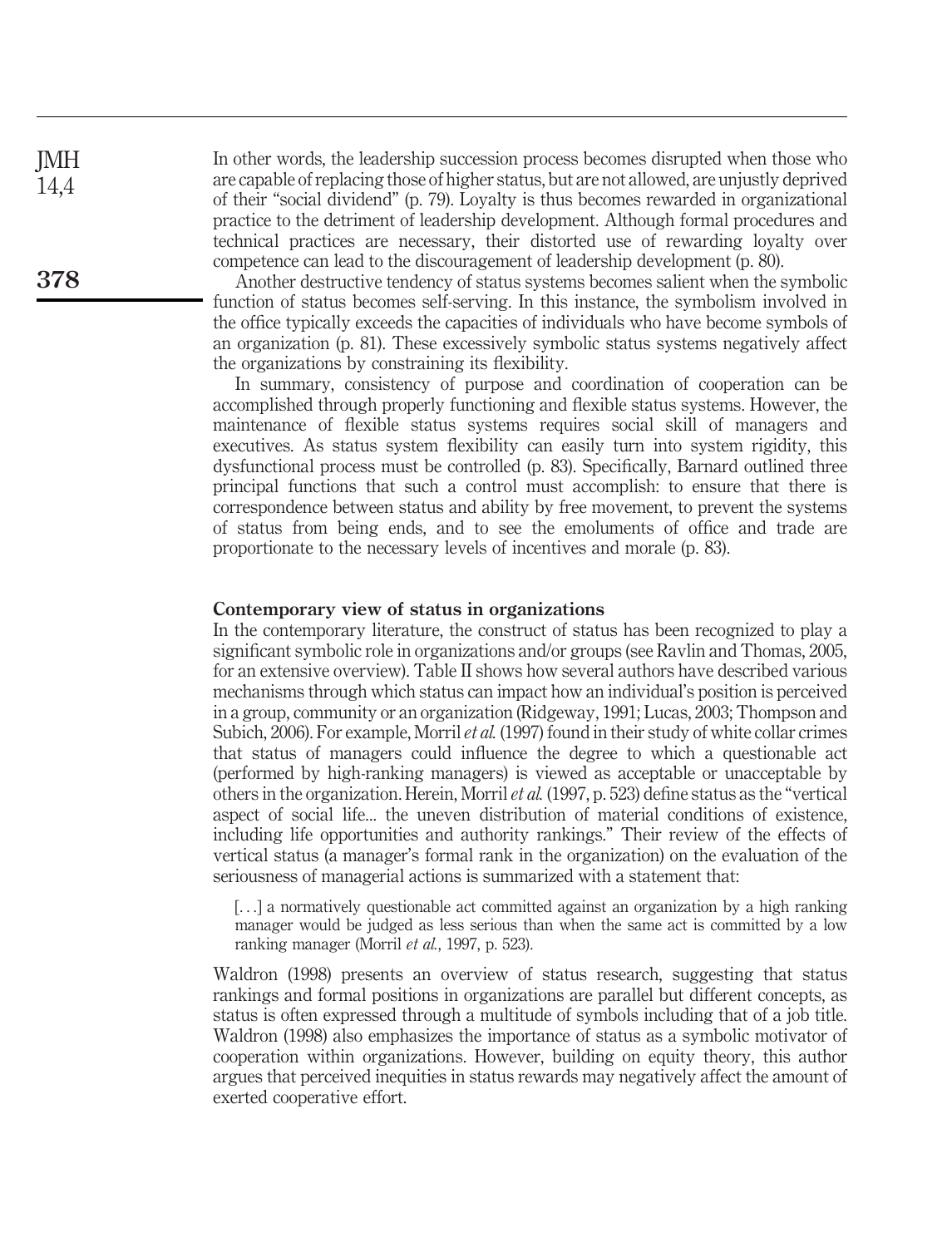| Source                                                   | Conceptualization of status                                                                                                                                                                                                                                                                                                                                        | Barnard on<br>status systems                    |
|----------------------------------------------------------|--------------------------------------------------------------------------------------------------------------------------------------------------------------------------------------------------------------------------------------------------------------------------------------------------------------------------------------------------------------------|-------------------------------------------------|
| Morril et al. (1997)                                     | Status refers to the "vertical aspect of social life", i.e. the uneven<br>distribution of material conditions of existence, including life<br>opportunities and authority rankings                                                                                                                                                                                 |                                                 |
| Waldron (1998)                                           | Status is often expressed through a multitude of symbols (e.g. job<br>titles)                                                                                                                                                                                                                                                                                      | 379                                             |
| Lucas $(2003)$                                           | Status (of an individual) refers to position in societal structure<br>based on respect, prestige, and honor                                                                                                                                                                                                                                                        |                                                 |
| Stewart (2004)                                           | Status is a product of others' subjective evaluations. (diffusion of<br>status is largely a social process)                                                                                                                                                                                                                                                        |                                                 |
| Sell <i>et al.</i> (2004)                                | Status is acquired through accumulation of resources, prestige, and<br>power                                                                                                                                                                                                                                                                                       |                                                 |
| Ridgeway (1991)                                          | Status construction theory – hypothesizes that status will be judged<br>based on the salience of characteristics such as race and/or sex                                                                                                                                                                                                                           |                                                 |
| Lamertz and Aquino (2004)<br>Spataro (2002)              | Status is the relative social position of individual in society assessed<br><i>Formal status</i> differences in organizations result from status levels<br>that are imposed by the external structure. (e.g. with job levels, ranks,<br>or titles). <i>Informal status</i> is more organic and emerges spontaneously<br>during one's interactions within the group |                                                 |
| Harms <i>et al.</i> (2007)<br>Thompson and Subich (2006) | Traits and motives play a role in predicting status attainment<br>Career-decision making process (of individuals) and their perceptions                                                                                                                                                                                                                            |                                                 |
|                                                          | of societal status are related                                                                                                                                                                                                                                                                                                                                     | Table II.                                       |
| Ravlin and Thomas (2005)                                 | Status and stratification in organizations are weakly associated with<br>an organization's formal hierarchical structure and strongly with<br>social networks in the organization                                                                                                                                                                                  | Contemporary<br>conceptualizations<br>of status |

Studying process of institutionalizing women as leaders in organizations, Lucas (2003) examines social status of an individual, positing that it refers to his/her position in societal structure based on respect, prestige, and honor. In an attempt to explain how status of individuals in society influences their status in groups, Lucas (2003) uses status characteristics theory to propose that status hierarchies in groups are formed from the expectations that group members develop for themselves and others in the group in terms of one's ability to complete a task. Lucas (2003) overviews empirical tests of this theory, which have yielded findings indicating that group member attributes become the basis for ability expectations even when the attribute has no relation with the task that the group needs to complete. These attributes are status characteristics, which are considered to be "diffuse" if they carry along with them the expectation of proficiency in a wide variety of situations (gender is an example of diffuse characteristics). This application of status characteristics theory to the role of gender in leadership indicates that female leader candidates will be likely given lower preference when compared to male leader candidates (Lucas, 2003).

Stewart (2004) views status as a product of others' subjective evaluations of an actor in reference to an individual's or group's prestige or honor. An actor's status is mostly determined by what others are saying about the actor, thus reflecting the social ties that are perceived to have been formed between him/her and others within the community. This view implies that diffusion of an actor's status is largely a social process. For example, when the number of others who have expressed an opinion regarding an actor's status increases, uncertainty regarding his or her status is reduced and his or her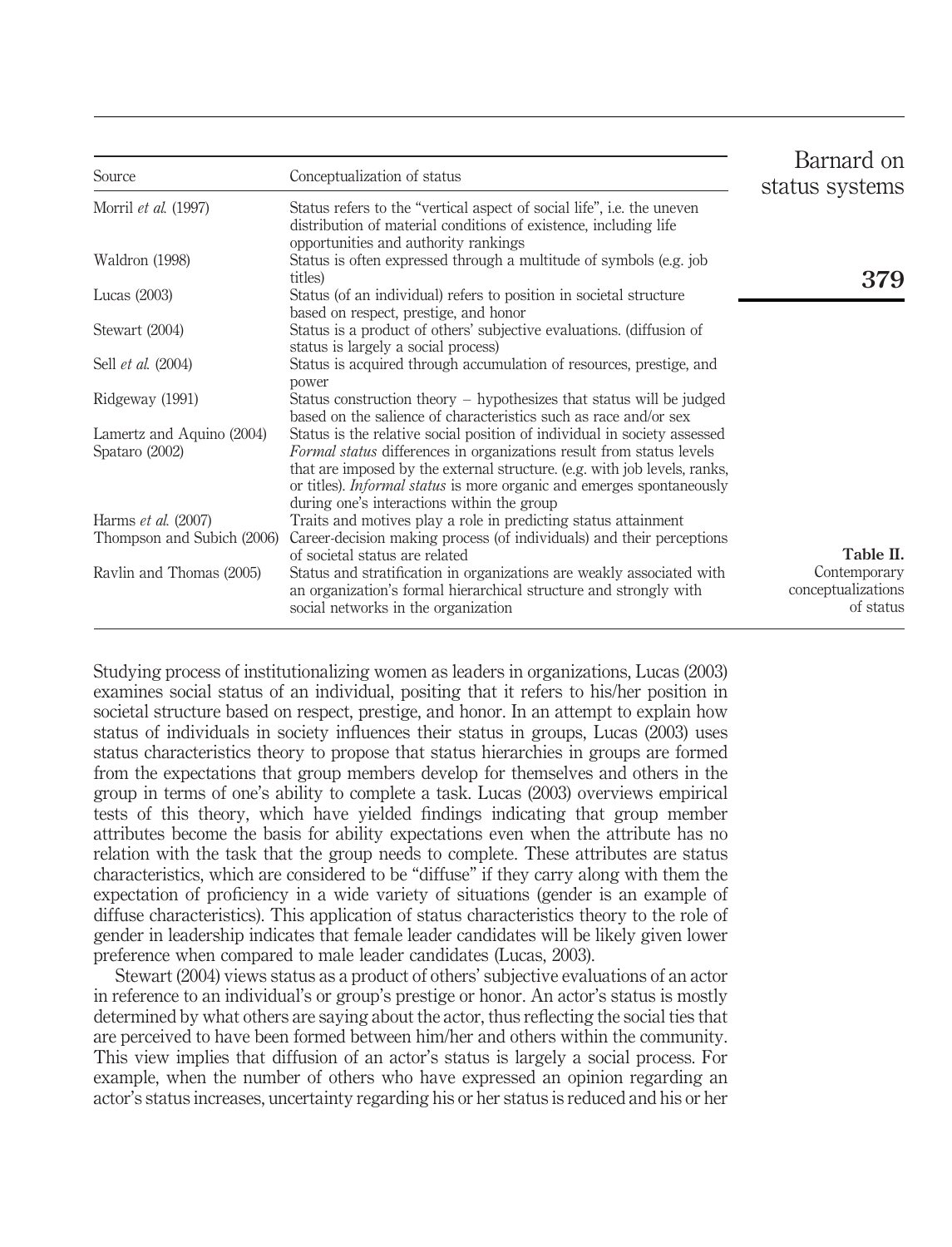position in the social structure becomes increasingly taken-for-granted. In effect, the actor's social position becomes "old news" to others and, therefore, his or her status will become less of a focal point for evaluation. Thus, as an actor's tenure in the community or market increases and the actor's status position becomes eventually institutionalized, less public attention will be paid to that actor's social rank. Stewart (2004) claims that stable status orders emerge within social realms, such as a market or community, once actors learn that one's reputation is something that needs to be managed very early in his/her tenure in the labor market or community (Ridgeway, 1991).

Echoing the view of many social network scientists, Sell *et al.* (2004) argue that status significance is acquired through accumulation of resources, prestige, and power. As power can be a means to acquire resources and prestige, power and status are related concepts. Therefore, status of an individual in a group can be attained by the expectations of others in the group that an individual member will have access and acquire resources, prestige, and power (Sell et al., 2004).

Analyzing which characteristics, such as race and sex, might influence status value and status beliefs, Ridgeway (1991) uses status construction theory to propose that a characteristic that was not previously valued in status terms, might through some specific mechanism eventually acquire status value. According to the theory, status of individuals who possess salient characteristics (such as race and/or sex) will be judged based on the salience of that characteristic (Ridgeway, 1991).

In their study investigating whether status causes victimization, Lamertz and Aquino (2004) define status as the relative social position of an individual in society assessed based on some measure of his/her prestige. They define victimization as an individual's self-perception of having been exposed either momentarily or repeatedly to injurious actions that originate from others in the organization. These authors argue that the individual's status or position in society could be an indicator of the potential to experience victimization. Their empirical test supported this hypothesis that difference in status between individuals in organizations is associated with the experience of victimization. The main implication of their study is that social power can be abused particularly by those with high-social status and access to resources (Lamertz and Aquino, 2004).

Spataro (2002) argues that informal status hierarchies in organizations are different from formal status hierarchies. Formal status differences in organizations result from status levels that are imposed by the external structure in a mechanistic way (e.g. with job levels, ranks, or titles). In contrast, informal status, which is more organic, emerges spontaneously during one's interactions within the group. The benefits of possessing both high-formal and high-informal status to individuals who attain them comprise advantages in terms of opportunities and control in social interactions, access to and accumulation of greater resources and rewards, as well as opportunities for self-promotion and a more positive self-image (Spataro, 2002). The attained status not only implicitly confers to individual members a form of power over others in the organization but also indicates the proximity of one's characteristics to those held as ideal by the organization. Therefore, the attained high status is positively correlated with rewards and performance outcomes (i.e. higher status leads to higher expected performance and allocation of greater rewards).

Status also affects how much influence an individual has on work processes and outcomes of his or her coworkers. Higher status (of individuals in groups) is associated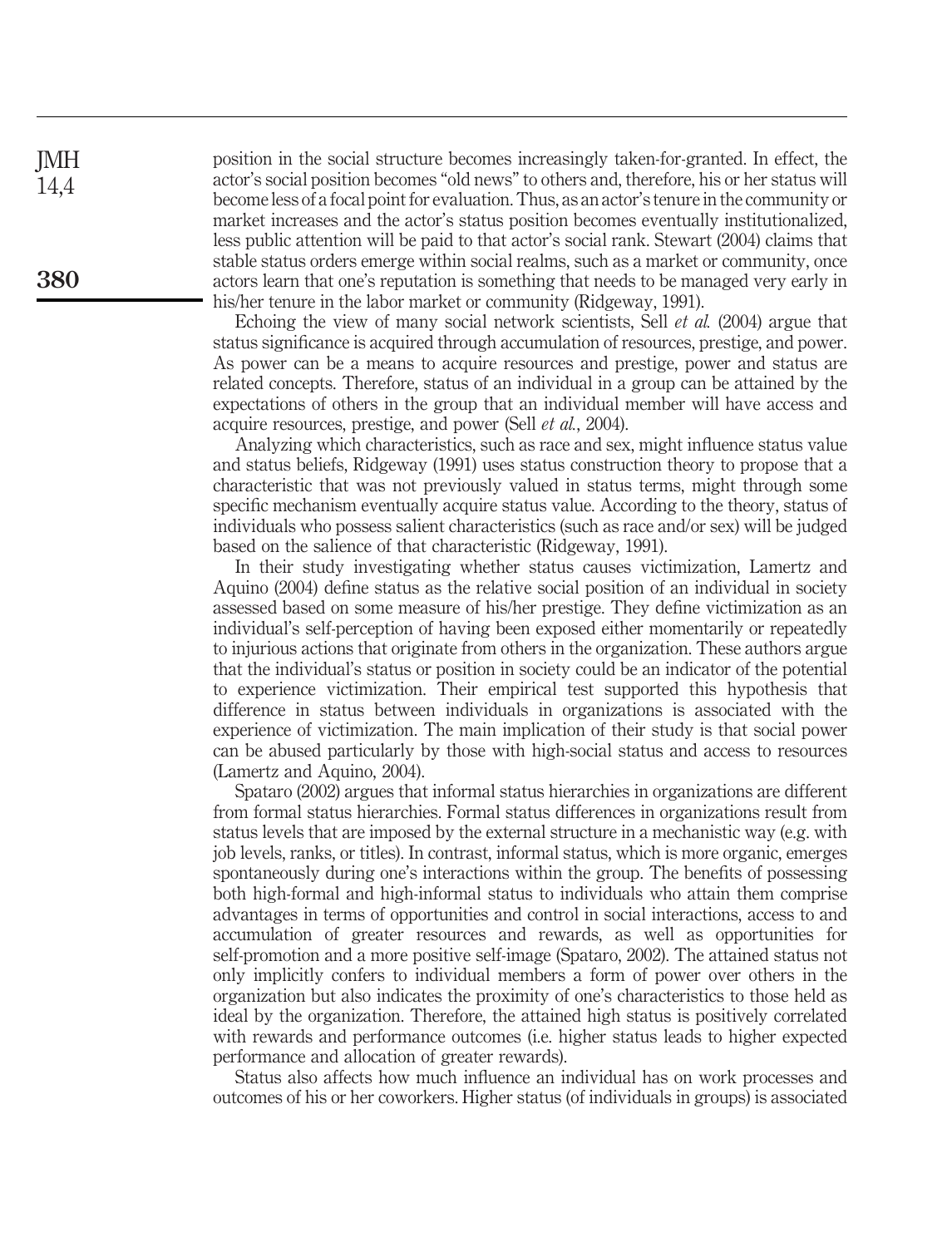with initiating communications, getting a greater number of opportunities to participate in group discussions, enjoying increased opportunities to evaluate a group's output, and having a greater influence over a group's decisions. Further, group members are more likely to accept influence from individuals whose status is valued or considered critical to the group's success. Differentiation based on status can thus influence individual preference of working with others of similar or different status (Spataro, 2002).

Harms et al. (2007) conducted a study designed to explore the effects of personality traits, motives, and leadership characteristics of individuals in informal, social organizations. In particular, the study explored whether the role variety of individual traits, motives, and social cognitive constructs (e.g. identifying oneself as a leader) might predict attainment of status. The authors found that traits and motives independently played a role in predicting status attainment, as well as that the influence of these variables was mediated by role-relevant identity (e.g. identifying oneself as a leader).

Thompson and Subich (2006) studied the relationship between career decision-making process of individuals and their perceptions of societal status. They found that, measured by the differential status identity scale, economic resources, social power, and prestige of individuals influenced significantly their ability to complete career decision-making tasks.

Ravlin and Thomas (2005) provide an overview of how individual status has been addressed in management literature. They report that social identity and self-categorization theories have been used to look into how individuals try to attain status and how some of them manage to maintain their status through organizational decisions related to selection, promotion, and attrition. To develop a framework that explains why and how status and stratification processes could have an impact in organizational life, Ravlin and Thomas (2005, p. 967) focus on 2Ds of individual status:

(1) achieved status, which is:

[...] based primarily in micro-level personal attributes, such as competence and motivation, over which individuals have some control, and which are associated with them as individuals, not necessarily to groups to which they belong; and

(2) ascribed status, which:

[...] relates to the position or membership an individual holds within societal institutions, and is not controlled by the individual; that is, the value lies in the position, not the person.

These 2Ds of a person's status are often contextualized in terms of one's occupation, financial assets, possessions, behavioral patterns, demographic characteristics (age and sex), and associations with others (Ravlin and Thomas, 2005).

Status hierarchies according to Ravlin and Thomas (2005) are relational, group-level phenomenon (e.g. in small decision-making groups, status hierarchy of an individual reflects his/her influence in the decision-making process). Status hierarchies in organizations are seldom associated with an organization's formal hierarchy but more often with stratification process. Stratification, which refers to the difference in status of an individual in society, affects not an individual's status but also his/her position in an organization. For example, people from the higher social background can

Barnard on status systems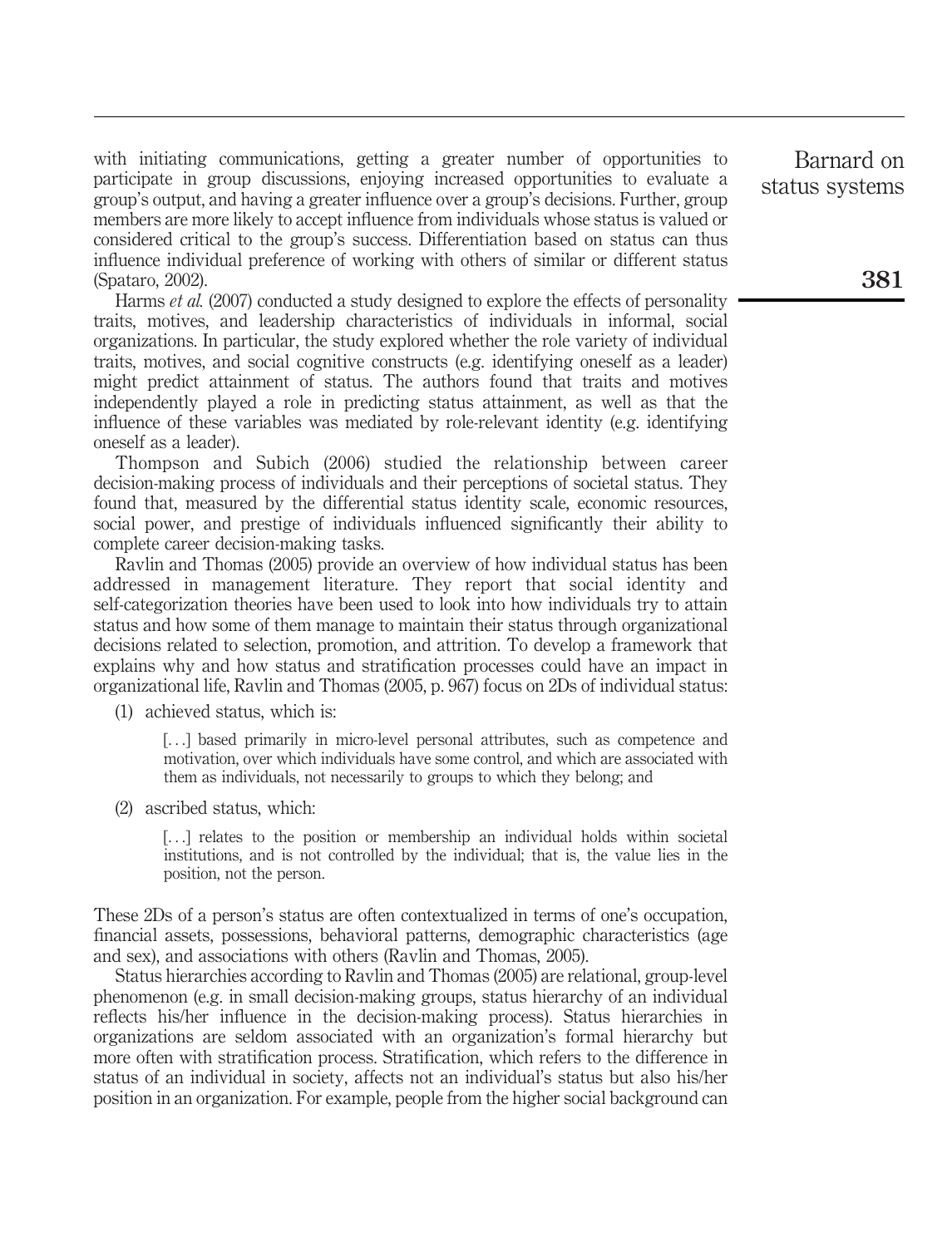build a higher level of social capital through parents, relatives, friends, and schoolmates, and hence acquire high-level position in an organization, while individuals from lower social strata, due to low level of their social capital, might find it very difficult to reach the upper-levels in the organization's hierarchy.

In summary, Ravlin and Thomas (2005) argue that status and stratification in organizations do not reflect the organization's formal hierarchical structure but the social networks in the organization. The examination of the networks of individuals in an organization, formed through informal paths/relationships among/between individuals, is one of the most promising avenues of future research of status on organizations.

#### Integrating Barnard's and contemporary views of status in organizations

Barnard was the first to recognize that general status in the social system affects formal organizational status systems. His emphasis on the functions of status systems with respect to individuals complements the contemporary view that individual qualities influence status positions in formal status systems. Ravlin and Thomas (2005) furthered and formalized the contemporary conceptualization by developing a multilevel model of status, which includes individual qualities, aggregate structure, and societal structure. Lucas (2003) explained how status of individuals in society influences their status in groups. Ridgeway (1991) developed the idea that individual social status influences status in organizations by modeling how salient individual characteristics, such as race and sex, might acquire status value and status beliefs in organizations. Thompson and Subich (2006) explored the link between an individual's ability to pursue a successful career and his or her perception of social status achieved in terms of economic resources, social power, and social prestige. All of these studies resonate with Barnard's early claim that general social status influences status in formal organizations.

The interplay between informal and formal status, later exemplified by Spataro (2002), had been originally conceptualized by Barnard. Specifically, Barnard was the first to note that the differences in the capacity of individuals could lead to differences in informal status, which are superimposed to one's formal status (p. 56). Like Harms et al. (2007) did later; Barnard (1948) had recognized individual differences as contributors to status attainment. It should be noted however that Barnard (1948) recognized differences in abilities and capabilities as predictors of status attainment, while Harms et al. (2007) claimed that personality traits and motives of individuals influenced status attainment.

Barnard's definition of functional status as utility of individual expertise is supported by recent Sell *et al.*'s (2004) findings that an individual's status (in groups) is based on his/her contribution to completing the group task. Also, Stewart (2004) posits that individuals with high-social status encounter more opportunities as compared to individuals with low status. This claim by Stewart is similar to Barnard's claim that individuals high in social status in formal organizations tend to attain high-social status in general social system and vice versa.

Scalar status, according to Barnard, is established through ceremonial inductions, insignias, titles, perquisites, limitations, and restrictions of behavior (p. 51). This view is similar to the current understanding of expressing status through symbols. For example, Waldron (1998) acknowledges that status is often expressed with a multitude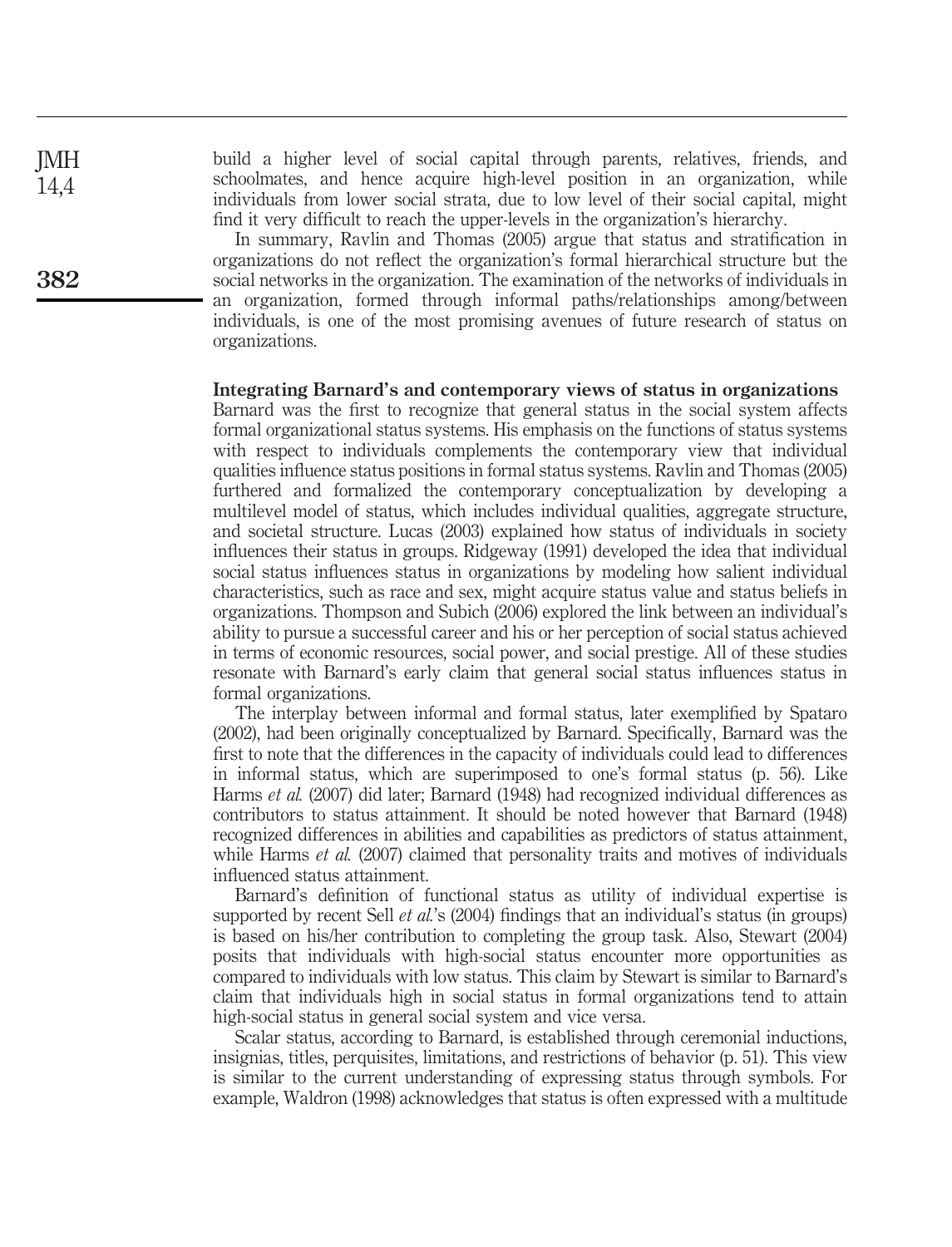of symbols including the use of job titles. In addition, Barnard's status as a system of incentives corresponds to Waldron's (1998) claim of the importance of status as a motivator within organizations.

Recently, Lamertz and Aquino (2004) found in their study that an individual's experience of victimization (in organizations) depends on his/her status. In other words, the likelihood of people being treated inappropriately is based on their social status. Morril et al. (1997) found that status of managers (in organizations) influenced the degree to which a questionable act (performed by high-ranking managers) was viewed as acceptable by others in the organization. Both of these studies reflect Barnard's (1948) original claim that an individual's status is related to the way he or she is viewed and treated by others in workplace, as well as in the general social system.

# **Conclusion**

Historically, the concept of status systems stems from Weber (1968) who viewed status as a source of legitimate power and authority to impose one's will upon a community and/or an organization. Barnard also recognized importance of legitimizing power as a crucial issue of executive authority to lead adaptation of the organization. However, in his seminal work *The Functions of the Executive*, Barnard failed to recognize that not only executive authority distinctions but also status systems are ultimately indispensable for effective functioning, adaptation and survival of the organization. Barnard's omission to conceptualize status systems in The Functions of the Executive seems to have been the main reason why he has been overlooked as a seminal contributor to status in management literature, in spite of his later developments. Over the last decade, the resurgence of the research emphasizing the importance of status as a concept in management literature has created an opportunity for management historians to give Barnard credit due for his original conceptualizations of status systems in organizations.

This paper corrects the omission from *The Functions of the Executive* showing that Barnard was the first to recognize that status, which is systematic in organizations, is closely related to but a separate system from other organizational systems of specialization, organization communication, and authority. He also recognized that systems of status are formed in terms of the characteristics of individuals because of their bearing on behavior and fundamental relationships in formal system of cooperation.

Barnard's revealed contribution informs current understanding and perspectives of status in organizations by recognizing that status systems in formal organizations are influenced by the differences of individuals as well as by general social system status. In particular, his awareness of the differences between functional and scalar status and informal and formal status is still relevant to current perspectives of status.

In summary, the concept of status is important for management literature because people high in status have far greater opportunities to grow, have more autonomy (e.g. in decision making), and are more often than not perceived and treated differently (when compared with someone low in status) by their co-workers. Though often neglected, Barnard's conceptualization of status as a phenomenon of organizational practice has existed since the early 1940s. Building on the material presented in this paper, researchers are encouraged to incorporate Barnard's insights in future studies of status in organizations and enrich our understanding of this concept.

Barnard on status systems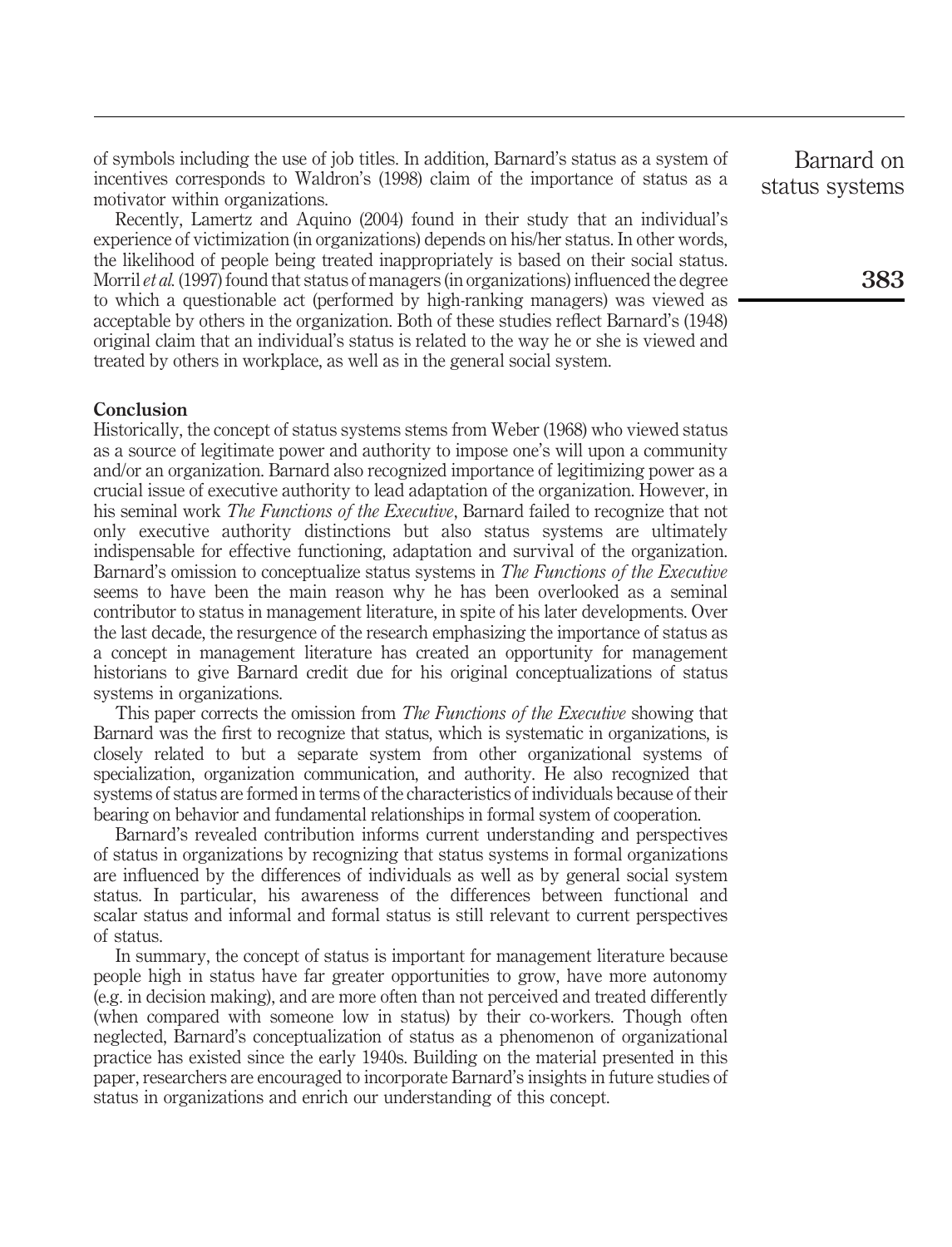| JMH  | <b>References</b>                                                                                                                                                                                                                     |
|------|---------------------------------------------------------------------------------------------------------------------------------------------------------------------------------------------------------------------------------------|
| 14,4 | Barnard, C.I. (1938), The Functions of the Executive, Harvard University Press, Cambridge, MA.                                                                                                                                        |
|      | Barnard, C.I. (1946), "Functions and pathology of status systems in formal organizations",<br>in Whyte, W.F. (Ed.), Industry and Society, McGraw-Hill, London, pp. 46-83.                                                             |
| 384  | Barnard, C.I. (1948), "Functions and pathology of status systems in formal organizations",<br>in Thompson, K. (Ed.), Organization and Management Volume VII, Harvard University<br>Press, Cambridge, MA, pp. 205-44.                  |
|      | Gerth, H. and Wright Mills, C. (1958), From Max Weber: Essays in Sociology, Oxford University<br>Press, Oxford.                                                                                                                       |
|      | Goffman, E. (1951), "Symbols of class status", The British Journal of Sociology., Vol. 2 No. 4,<br>pp. 294-304.                                                                                                                       |
|      | Hall, O. (1951), "Sociological research in the field of medicine: progress and prospects", American<br>Sociological Review, Vol. 16 No. 5, pp. 639-44.                                                                                |
|      | Harms, P.D., Roberts, B.W. and Wood, D. (2007), "Who shall lead? An integrative personality<br>approach to the study of antecedents of status in informal organizations", Journal of<br>Research in Personality, Vol. 41, pp. 689-99. |
|      | Kemper, T.D. (1981), "Social constructionist and positivist approaches to the sociology of<br>emotions", The American Journal of Sociology, Vol. 87 No. 2, pp. 336-62.                                                                |
|      | Kilduff, M. and Dougherty, D. (2000), "Change and development in a pluralistic world: the view<br>from the classics", <i>Academy of Management Review</i> , Vol. 25, pp. 777-82.                                                      |
|      | Lamertz, K. and Aquino, K. (2004), "Social power, social status and perceptual similarity of<br>workplace victimization", <i>Human Relations</i> , Vol. 57 No. 7, pp. 795-820.                                                        |
|      | Lucas, J.W. (2003), "Status processes and the institutionalization of women as leaders", <i>American</i><br>Sociological Review, Vol. 68 No. 3, pp. 464-80.                                                                           |
|      | Morril, C., Snyderman, E. and Dawson, D.J. (1997), "It's not what you do but who you are:<br>informal social control, social status, and normative seriousness in organizations",<br>Sociological Forum, Vol. 12 No. 4, pp. 519-43.   |
|      | Myers, R.R. (1948), "Myths and status systems in industry", Social Forces, Vol. 26 No. 3, pp. 331-7.                                                                                                                                  |
|      | Pearce, J.L. (2001), "Less epistemology: more government and social status", <i>Human Relations</i> ,<br>Vol. 54 No. 1, pp. 85-9.                                                                                                     |
|      | Ravlin, E.C. and Thomas, D.C. (2005), "Status and stratification processes in organizational life",<br>Journal of Management, Vol. 31 No. 6, pp. 966-87.                                                                              |
|      | Ridgeway, C.L. (1991), "The social construction of status value: gender and other nominal<br>characteristics", Social Forces, Vol. 70, pp. 367-86.                                                                                    |
|      | Sell, J., Lovaglia, M.J., Mannix, E.A., Samuelson, C.D. and Wilson, R.K. (2004), "Investigating<br>conflict, power, and status within and among groups", Small Group Research, Vol. 35 No. 1,<br>pp. 44-72.                           |
|      | Spataro, S.E. (2002), "Not all differences are the same: the role of informal status in predicting<br>reactions to demographic diversity in organizations", working paper, Yale School of<br>Management, New Haven, CT.               |
|      | Stewart, D. (2004), "Status inertia: the speed imperative in attainment of community status",<br>working paper, Washington State University, Pullman, WA.                                                                             |
|      | Talacchi, S. (1960), "Organization size, individual attitudes and behavior: an empirical study",<br>Administrative Science Quarterly, Vol. 5, pp. 398-420.                                                                            |
|      | Thompson, M.N. and Subich, L.M. (2006), "The relation of social status to the career<br>decision-making process", Journal of Vocational Behavior, Vol. 69, pp. 289-301.                                                               |
|      |                                                                                                                                                                                                                                       |